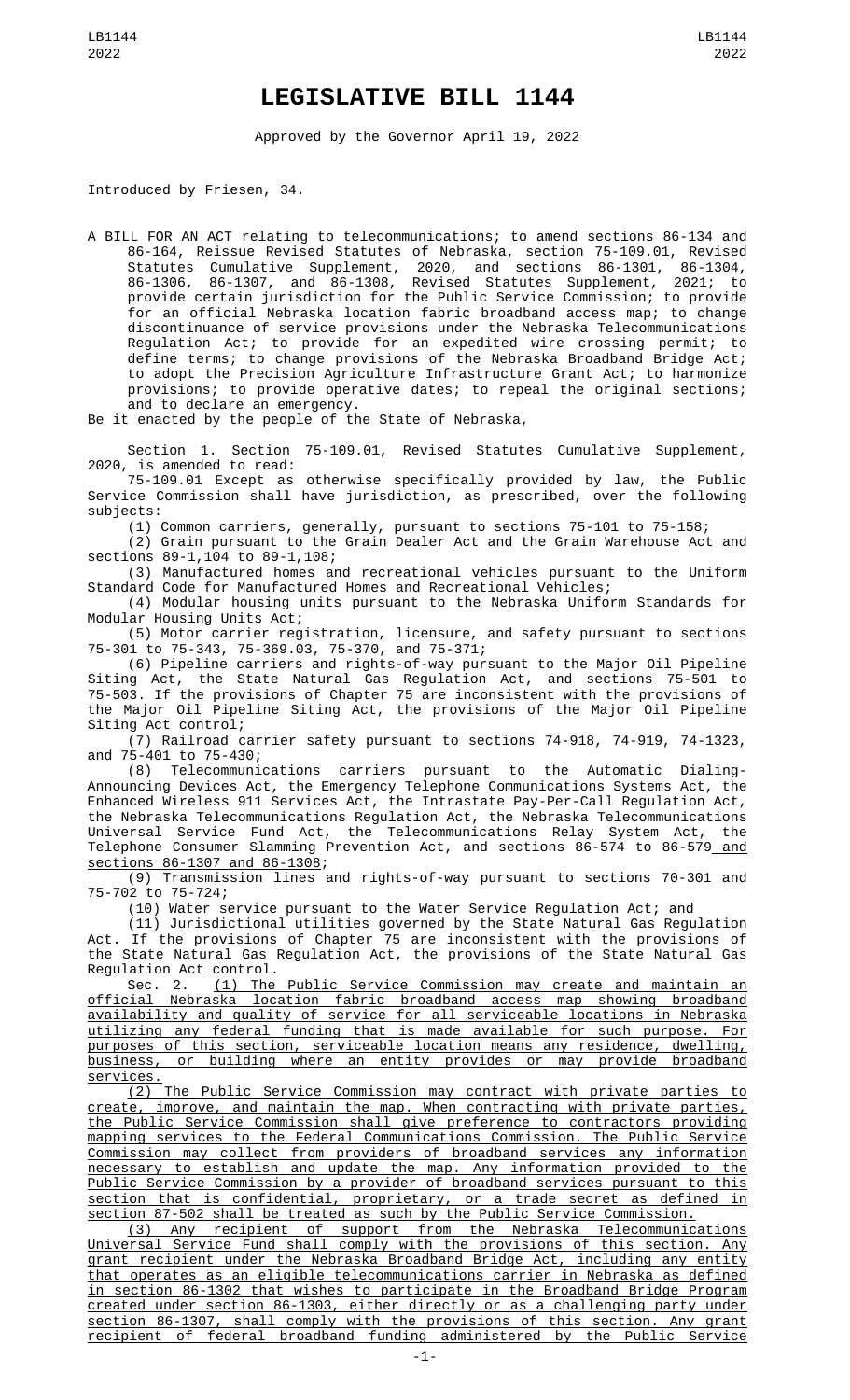Commission shall comply with the provisions of this section.

(4) After the Federal Communications Commission completes the national Broadband Serviceable Location Fabric and accompanying National Broadband Availability Map, the Public Service Commission shall annually evaluate whether the continued maintenance of any annually updated Nebraska location fabric broadband access map created and maintained in accordance with this section is necessary. The Public Service Commission shall report its annual findings pursuant to this subsection to the Transportation and Telecommunications Committee of the Legislature.

(5) The Public Service Commission shall utilize funding provided by the federal Broadband Equity, Access, and Deployment Program authorized under the federal Infrastructure Investment and Jobs Act, Public Law 117-58, to carry out this section.

Sec. 3. Section 86-134, Reissue Revised Statutes of Nebraska, is amended to read:

86-134 <u>(1) </u>No telecommunications company which provides intrastate interexchange service or basic local exchange service may abandon or otherwise discontinue such service in or to a local exchange area which it serves unless:

(a) (1) The commission finds upon application and hearing, if such hearing deemed necessary by the commission. that one or more other <u>is deemed necessary by the commission,</u> that one or more other telecommunications companies <u>or communications providers (i) </u>are furnishing comparable <u>wireline t</u>elecommunications service<u>, including voice over Internet</u> <u>protocol service,</u> to the subscribers in such local exchange area <u>or (ii) have</u> been designated as eligible telecommunications carriers in such local exchange area at the time of discontinuance or abandonment; and

(b) (2) The telecommunications company discontinuing telecommunications service to such local exchange area:

<u>(i)</u> <del>(a)</del> Notifies its subscribers in the local exchange area in writing of the abandonment, which notice shall be sent at least thirty days prior to the effective date of such abandonment;

(ii) (b) Refunds any unused prepaid subscription charges or other unused prepaid charges to each customer in the local exchange area prior to the effective date of the abandonment; and

<u>(iii)</u>  $\left\lbrace \Theta \right\rbrace$  Prior to the effective date of the abandonment, reimburses its customers in the local exchange area for service charges which its customers incur in obtaining substitute service from another telecommunications company <u>or communications provider </u>or, in lieu thereof, pays other telecommunications companies <u>or communications providers d</u>irectly for such service charges on behalf of its customers making changes in their <del>telecommunications</del> service as a result of the abandonment.

(2) For purposes of this section:

(a) Communications provider has the same meaning as in section 86-125; and (b) Eligible telecommunications carrier means an eligible telecommunications carrier as designated under 47 U.S.C. 214(e), as such section existed on January 1, 2022.

Sec. 4. Section 86-164, Reissue Revised Statutes of Nebraska, is amended to read:

86-164  $(1)(a)$   $(1)$  Any telecommunications carrier that intends to place a line, wire, or cable across a railroad right-of-way shall request permission for such placement from the railroad carrier. The request shall be in the form of a completed crossing application, including engineering specifications. Upon receipt of such application, the railroad carrier and the telecommunications carrier may enter into a binding wire-crossing agreement. If the railroad carrier and the telecommunications carrier are unable to negotiate a binding wire-crossing agreement within sixty days after receipt of the crossing application by the railroad carrier, either party may submit a petition to the commission for a hearing on the disputed terms and conditions of the purported wire-crossing agreement.

(b) Except as provided in subdivision (a) of this subsection in the case of good faith negotiation or hearing, if a railroad carrier does not respond to a completed crossing application by a telecommunications carrier in writing within thirty days after receipt of such application, the telecommunications carrier may petition the commission to enter an order for an expedited wire-<u>carrier may petition the commission to enter an order for an expedited wire-</u><br>crossing permit. The commission shall enter such order within fifteen days after the petition is filed, with notice of such order issued to the railroad carrier and telecommunications carrier. The expedited wire-crossing permit shall allow a telecommunications carrier to place a line, wire, or cable across the railroad right-of-way within a public road crossing in a manner that is not unreasonable or against the public interest, taking into account safety, engineering, and access requirements of the railroad carrier as such requirements are prescribed by the Federal Railroad Administration and established by rail industry standards.

(2)(a) Unless otherwise agreed to by all parties, the commission shall, after providing proper notice, hold and complete <u>the</u> <del>such</del> hearing <u>provided for</u> <u>under subdivision (1)(a) of this section w</u>ithin sixty days after receipt of the petition. The commission shall issue an order of its decision within thirty days after the hearing. In rendering its decision, the commission shall consider whether the terms and conditions at issue are unreasonable or against the public interest, taking into account safety, engineering, and access requirements of the railroad carrier as such requirements are prescribed by the Federal Railroad Administration and established rail industry standards.

(b) Upon issuance of an order by the commission under subdivision (a) of this subsection, the railroad carrier and the telecommunications carrier shall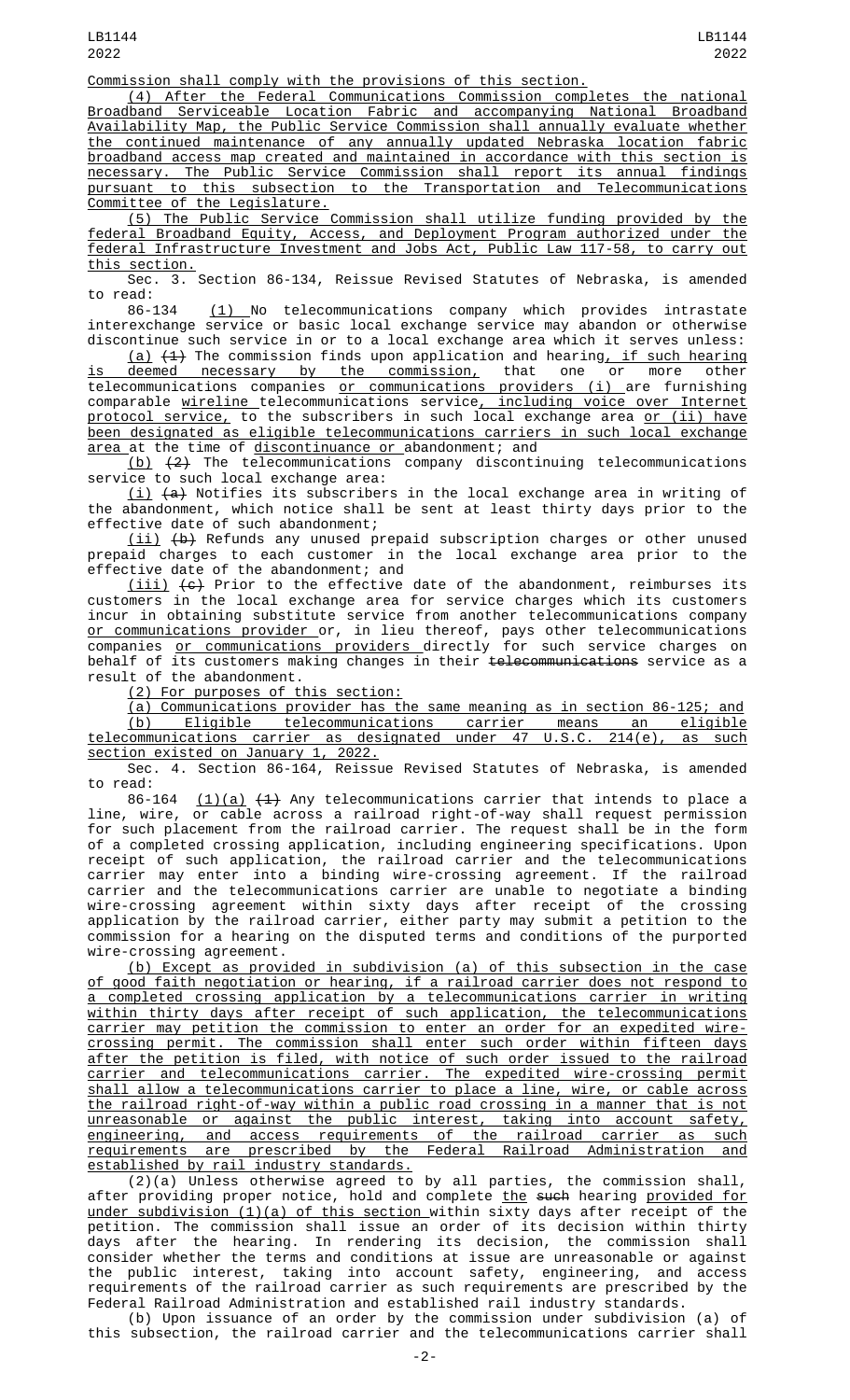have fifteen days after the date of issuance to file a conforming wire-crossing agreement with the commission. The commission shall have fifteen days after the date of such filing to approve or reject the agreement. If the commission does not issue an approval or rejection of such agreement within the fifteen-day requirement, the agreement shall be deemed approved. The commission may reject a wire-crossing agreement if it finds that the agreement does not conform to the order issued by the commission. If the commission enters such a finding, the parties shall revise the agreement to comply with the commission's order and shall refile the agreement to the commission for further review. If the commission does not approve or reject the revised agreement within fifteen days after the date of refiling, the agreement shall be deemed approved.

(3)(a) Except as provided in subsection (4) of this section or as otherwise agreed to by all parties, if a telecommunications carrier places a line, wire, or cable across a railroad right-of-way pursuant to this section, it shall pay the railroad carrier, owner, manager, agent, or representative of the railroad carrier a one-time standard crossing fee of one thousand two hundred fifty dollars for each applicable crossing. In addition to the standard crossing fee, the telecommunications carrier shall reimburse the railroad carrier for any actual flagging expenses associated with the placement of the line, wire, or cable.

(b) The standard crossing fee shall be in lieu of any license fee or any other fees or charges to reimburse the railroad carrier for any direct expense incurred as a result of the placement of the line, wire, or cable.

(4) If a railroad carrier or telecommunications carrier believes a special circumstance exists for the placement of a line, wire, or cable across a railroad right-of-way, the railroad carrier or telecommunications carrier may petition the commission for additional requirements or for modification of the standard crossing fee in its initial petition to the commission pursuant to subsection (1) of this section. If the petition is filed with the request for additional requirements or modification, the commission shall determine if a special circumstance exists that necessitates additional requirements for such placement or a modification of the standard crossing fee.

(5) This section applies to any telecommunications carrier certified by the commission pursuant to section 86-128. This section does not apply to any longitudinal encumbrance or any line, wire, or cable within any public rightof-way and does not change, modify, or supersede any rights or obligations created pursuant to sections 86-701 to 86-707.

(6)(a) A wire-crossing agreement between a railroad carrier and a telecommunications carrier that includes a provision, clause, covenant, or agreement contained in, collateral to, or affecting such wire-crossing agreement that purports to indemnify, defend, or hold harmless the railroad carrier from any liability for loss or damage resulting from the negligence or willful and wanton misconduct of the carrier or its agents, employees, or independent contractors who are directly responsible to such carrier or has the effect of indemnifying, defending, or holding harmless such carrier from the negligence or willful and wanton misconduct of the carrier or its agents, employees, or independent contractors who are directly responsible to the carrier is against the public policy of this state and is unenforceable.

(b) Nothing in this section shall affect a provision, clause, covenant, or agreement in which the telecommunications carrier indemnifies, defends, or holds harmless a railroad carrier against liability for loss or damage to the extent that the loss or damage results from the negligence or willful and wanton misconduct of the telecommunications carrier or its agents, employees, or independent contractors who are directly responsible to the telecommunications carrier.

(7) For purposes of this section:

(a) Railroad carrier has the same meaning as in section 75-402; and

(b) Telecommunications carrier means a telecommunications common carrier as defined in section 86-118 or a telecommunications contract carrier as defined in section 86-120.

Sec. 5. Section 86-1301, Revised Statutes Supplement, 2021, is amended to read:

86-1301 Sections 86-1301 to 86-1310 and sections 10 and 11 of this act shall be known and may be cited as the Nebraska Broadband Bridge Act.

Sec. 6. Section 86-1304, Revised Statutes Supplement, 2021, is amended to read:

86-1304 (1)(a) A provider, a cooperative, a political subdivision, or an Indian tribe may apply to the commission for a grant on forms provided by the commission. The grant shall only be used for development costs for a qualifying project. The application shall indicate the project area. The applicant shall provide matching funds equal to fifty percent of the total development costs of the project if located outside a high-cost area, or twenty-five percent of the total development costs of the project if located inside a high-cost area, as such areas are determined by the commission. The matching funds requirement in this subdivision shall not apply to any portion of a grant comprised of federal funds. In order to qualify, the project is required to provide broadband Internet service scalable to one hundred megabits per second for downloading and one hundred megabits per second for uploading, or greater. Applications shall be submitted on or before <del>October 1, 2021, for fiscal year 2021-22, and</del> <del>on or before</del> July 1 for each fiscal year<del> thereafter</del>.

(b) An application from a political subdivision or an Indian tribe shall be made as part of a public-private partnership with a provider. (2)(a) As part of the application, the applicant shall agree to complete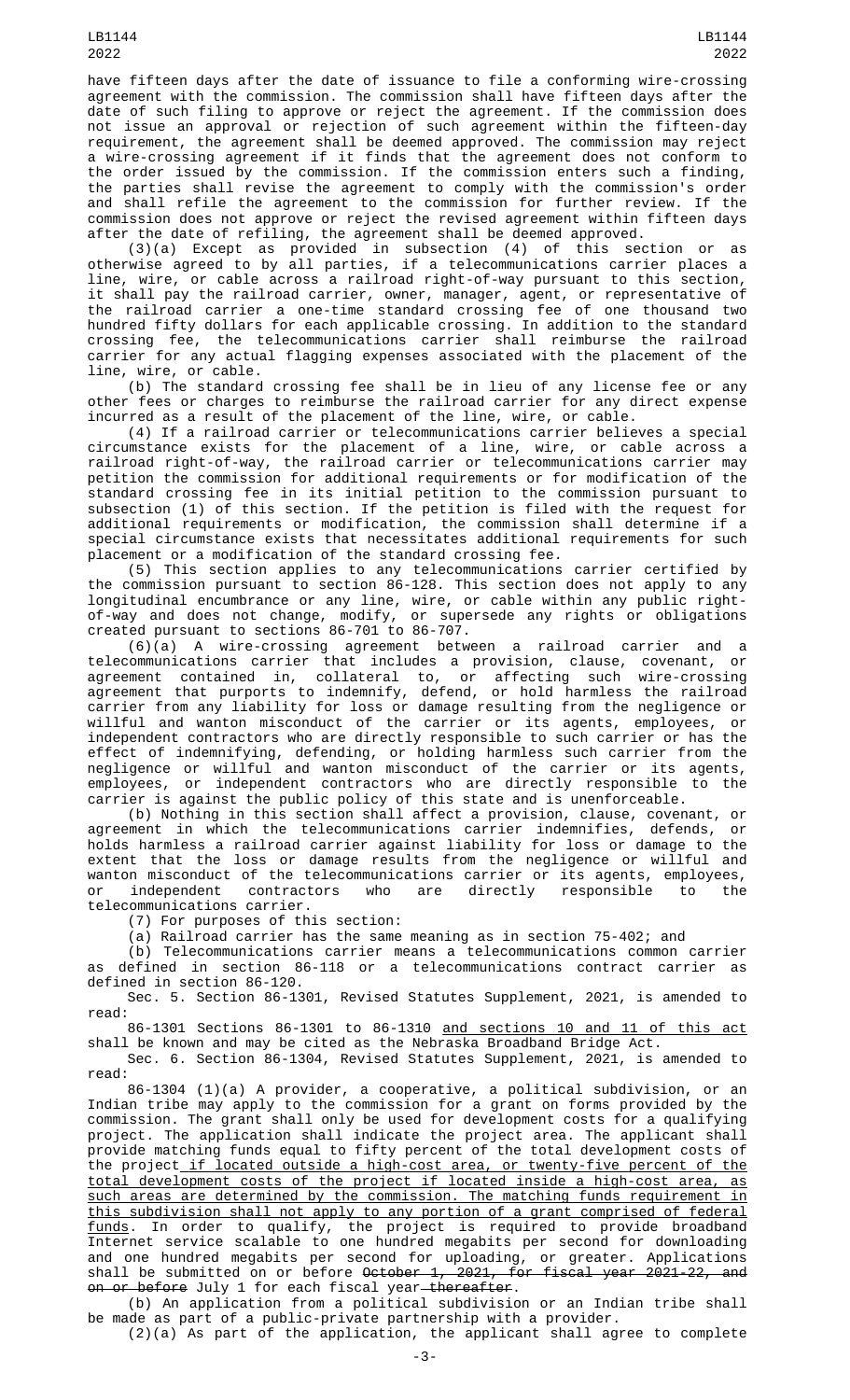the project within eighteen months after the date the grant is awarded. The commission may permit extensions one extension of up to six months upon request and for good cause shown.

(b) If a grant recipient fails to complete the project by the agreed or extended deadline, as the case may be, the recipient shall repay the grant as provided in this subdivision. If no extension is permitted, ten percent of the grant shall be repaid for each month that the project is not complete after the eighteen-month period, up to one hundred percent of the grant. If an extension is permitted, twenty percent of the grant shall be repaid for each month that the project is not complete after the extension twenty-four-month period, up to one hundred percent of the grant.

(3)(a) As part of the application, the applicant shall agree to submit the broadband network completed as a result of the grant to speed tests as determined by the commission. The grant recipient shall conduct the speed tests and submit the results to the commission. The speed tests shall be conducted for one week using a random sample of locations of consumers who subscribe to the network completed as a result of the grant.

(b) If the broadband network does not provide service at the speeds required pursuant to subdivision (1)(a) of this section according to the speed tests under subdivision (3)(a) of this section, the grant recipient shall be allowed a reasonable time to address the speed deficiencies and conduct a second set of speed tests as described in subdivision (3)(a) of this section. If the broadband network does not provide service at the speeds required pursuant to subdivision (1)(a) of this section according to the second set of speed tests, the grant recipient shall repay the grant.

Sec. 7. Section 86-1306, Revised Statutes Supplement, 2021, is amended to read:

86-1306 (1) The commission shall establish a weighted scoring system to evaluate and rank the applications received each fiscal year.

(2) In each fiscal year, at least thirty days prior to the first day that applications may be submitted, the commission shall publish on the commission's website the specific criteria and the quantitative weighted scoring system the commission will use to evaluate and rank applications and award grants pursuant to the program. Such weighted scoring system shall consider, at a minimum:

(a) The financial, technical, and legal capability of the applicant to deploy and operate broadband Internet service;

(b) Whether the provider is designated as an eligible telecommunications carrier or will be so designated prior to the project completion date;

(c) The ability of an applicant to offer rates in the project area <u>for the</u> <u>applicant's currently offered speed tiers t</u>hat are comparable to the rates offered by the applicant outside the project area<u> for the same currently</u> offered speed tiers;

(d) The available minimum broadband speeds, with higher scores for faster speeds, except that no grant shall be awarded based on speeds less than those scalable to one hundred megabits per second for downloading and one hundred megabits per second for uploading, or greater;

(e) The ability of the broadband infrastructure to be scalable to higher broadband Internet speeds in the future; and

(f) Whether the applicant has committed to fund more than fifty percent of the total development costs of the project if located outside a high-cost area, or more than twenty-five percent of the total development costs of the project if located inside a high-cost area, as such areas are determined by the commission, from sources other than grants under the program, with higher scores for higher amounts of matching funds.

Sec. 8. Section 86-1307, Revised Statutes Supplement, 2021, is amended to read:

86-1307 (1) Within three business days after the application deadline described in subdivision (1)(a) of section 86-1304, the commission shall publish on its website the proposed projects, project areas, and broadband Internet service speeds for each application submitted.

(2) Any provider may, within thirty days after the publication under subsection (1) of this section, submit to the commission<del>,</del> on forms provided by the commission<sub> $\tau$ </sub> a challenge to an application<u>, except that the commission may,</u> upon good cause shown, allow a provider up to ninety days to submit a challenge to an application. Such challenge shall contain information demonstrating that, at the time of submitting the challenge, (a) the provider provides or has begun construction to provide a broadband network in the proposed project area with access to the Internet at speeds equal to or greater than one hundred megabits per second for downloading and twenty megabits per second for uploading or (b) the provider provides broadband service through a broadband network in or proximate to the proposed project area and the provider commits to complete construction of broadband infrastructure and provide a broadband network to the proposed project area with access to the Internet at speeds equal to or greater than one hundred megabits per second for downloading and twenty megabits per second for uploading, no later than eighteen months after the date grant awards are made under the program.

(3) Within three business days after the submission of a challenge as provided in subsection (2) of this section, the commission shall notify the applicant of such challenge. The applicant shall have ten business days after receipt of such notification to provide any supplemental information regarding the challenged application to the commission.

(4) The commission shall require a provider submitting a challenge under subsection (2) of this section to provide speed test results in the challenged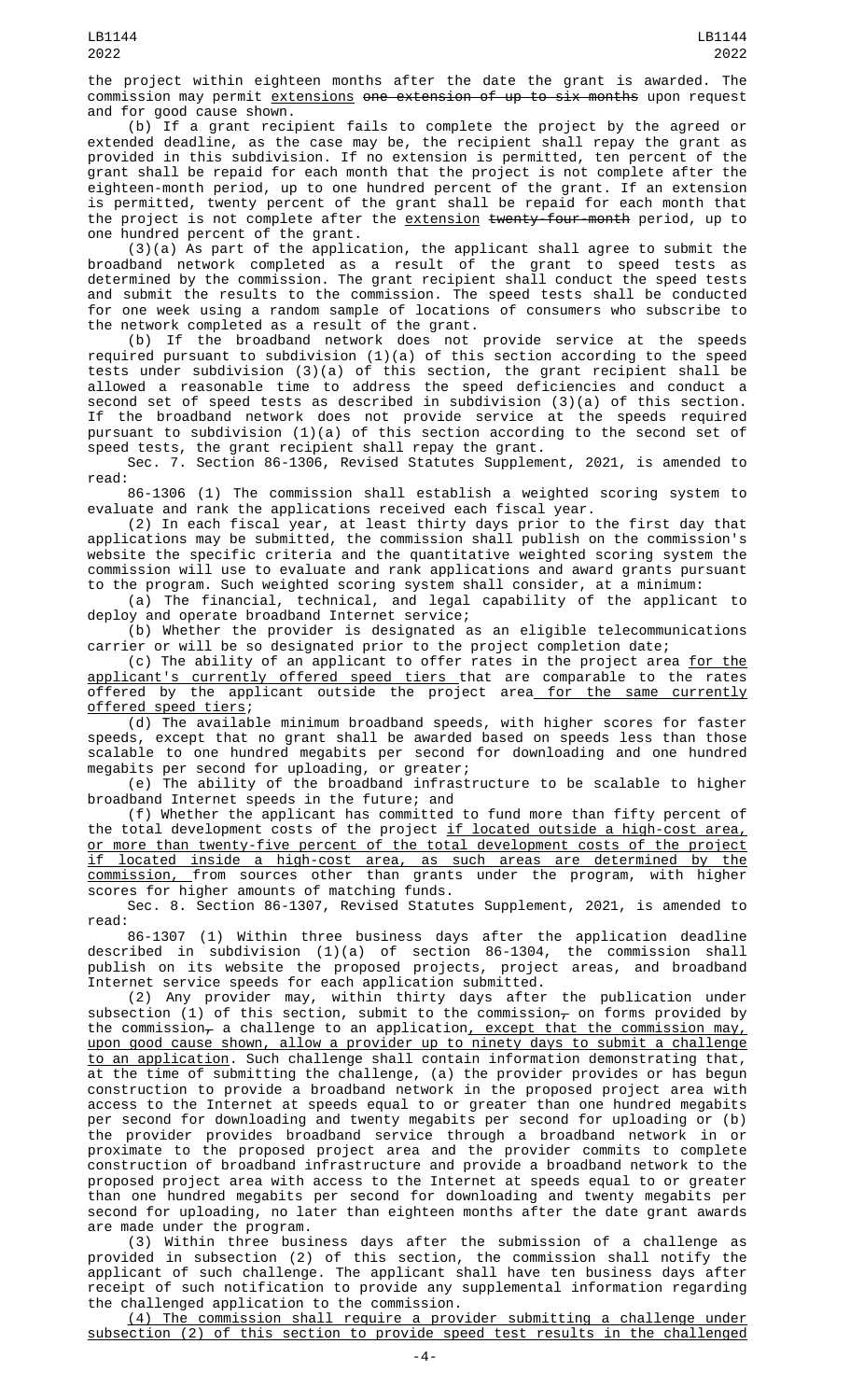portion of the proposed project area in which the provider submitting the challenge states that broadband service is currently available at minimum speeds of one hundred megabits per second for downloading and twenty megabits per second for uploading. Such speed test results shall be provided in a manner prescribed by the commission.

 $(5)$   $(4)$  The commission shall evaluate the information submitted in a challenge and shall not award a grant if the information submitted under subsection (2) of this section is credible and if the provider submitting the challenge agrees to submit documentation no later than eighteen months after the date grant awards are made for the then-current fiscal year under the program substantiating that the provider submitting the challenge has fulfilled its commitment to deploy broadband Internet service with access to the Internet at the stated speeds in the proposed project area.

(6) (5) If the commission denies an application for a grant based on a challenge and the provider which submitted the challenge does not provide broadband Internet service to the proposed project area within eighteen months, the commission shall impose a civil penalty for each day such provider fails to provide service after the expiration of such eighteen-month period, and such provider shall not challenge any grant application or make any application for a grant under the Nebraska Broadband Bridge Act for the provider shall not <del>challenge any grant for the</del> following two fiscal years unless the failure <u>to</u> provide such service is due to factors beyond the provider's control.

Sec. 9. Section 86-1308, Revised Statutes Supplement, 2021, is amended to read:

86-1308 (1) For each fiscal year, the commission shall approve grant funding for all qualified applicants within the limits of available appropriations.

(2)(a) As conditions for accepting a grant under the program, the applicant and its successors and affiliates shall agree to:

(i) Offer broadband Internet service in the project area for fifteen years after receipt of grant funding; and

(ii) Commit to maintaining minimum speed capability of one hundred megabits per second for downloading and one hundred megabits per second for uploading in all locations for which the applicant will receive support for the period of time prescribed in subdivision (2)(a)(i) of this section.

(b) Any applicant that declines to accept the conditions described in subdivision (2)(a) of this section shall not be eligible to receive a grant. For any grant recipient, the commission shall have the authority to enforce the performance of such agreed-upon conditions, including the authority to impose civil penalties pursuant to section 75-156.

(2) As a condition of accepting a grant under the program, the applicant shall agree to provide broadband Internet service in the project area until released from the applicant's commitment by the commission.

(3) The commission shall not add to the obligations required of a grant recipient except as specifically authorized under the Nebraska Broadband Bridge Act or as required by federal law to access and distribute federal funds appropriated for the purpose of broadband expansion after the grant is awarded without the consent of the grant recipient.

(4) The maximum grant amount awarded under the program with respect to any single project shall be five million dollars.<br>Sec. 10. (1) Nothing in the Nebrask

(1) Nothing in the Nebraska Broadband Bridge Act shall be construed to authorize the commission to regulate Internet services as prohibited by subdivision (1)(d) of section 86-124.

(2) The commission shall take reasonable steps to ensure that an applicant meets the obligations described in subsections (2) and (3) of section 86-1308. The commission shall not deny an application based on prices or terms and conditions offered, or regulate any term of service. The commission's weighted scoring system under subdivision (2)(c) of section 86-1306 may take into consideration an applicant's terms and conditions of service.

Sec. 11. Any political subdivision of the state that allocates funds received under the federal American Rescue Plan Act of 2021 for eligible broadband infrastructure projects may coordinate with the commission by mutual consent to administer such federal funds in a manner consistent with the Nebraska Broadband Bridge Act.

Sec. 12. Sections 12 to 17 of this act shall be known and may be cited as the Precision Agriculture Infrastructure Grant Act.

Sec. 13. For purposes of the Precision Agriculture Infrastructure Grant Act:

(1) Adequate precision agriculture connectivity means a download speed of at least one hundred megabits per second and an upload speed of at least twenty megabits per second;

(2) Commission means the Public Service Commission;

(3) Program means the Precision Agriculture Infrastructure Grant Program created in section 14 of this act; and

(4) Provider means a wireless network provider that provides adequate precision agriculture connectivity.

Sec. 14. <u>(1) The Precision Agriculture Infrastructure Grant Program is</u> created. The commission shall administer the program. The purposes of the program are to:

(a) Propel Nebraska agricultural producers to lead the nation in precision agriculture connectivity, sustainability, traceability, and autonomy to accelerate rural economic development; and

(b) Provide high-speed Internet service to farm sites as defined in